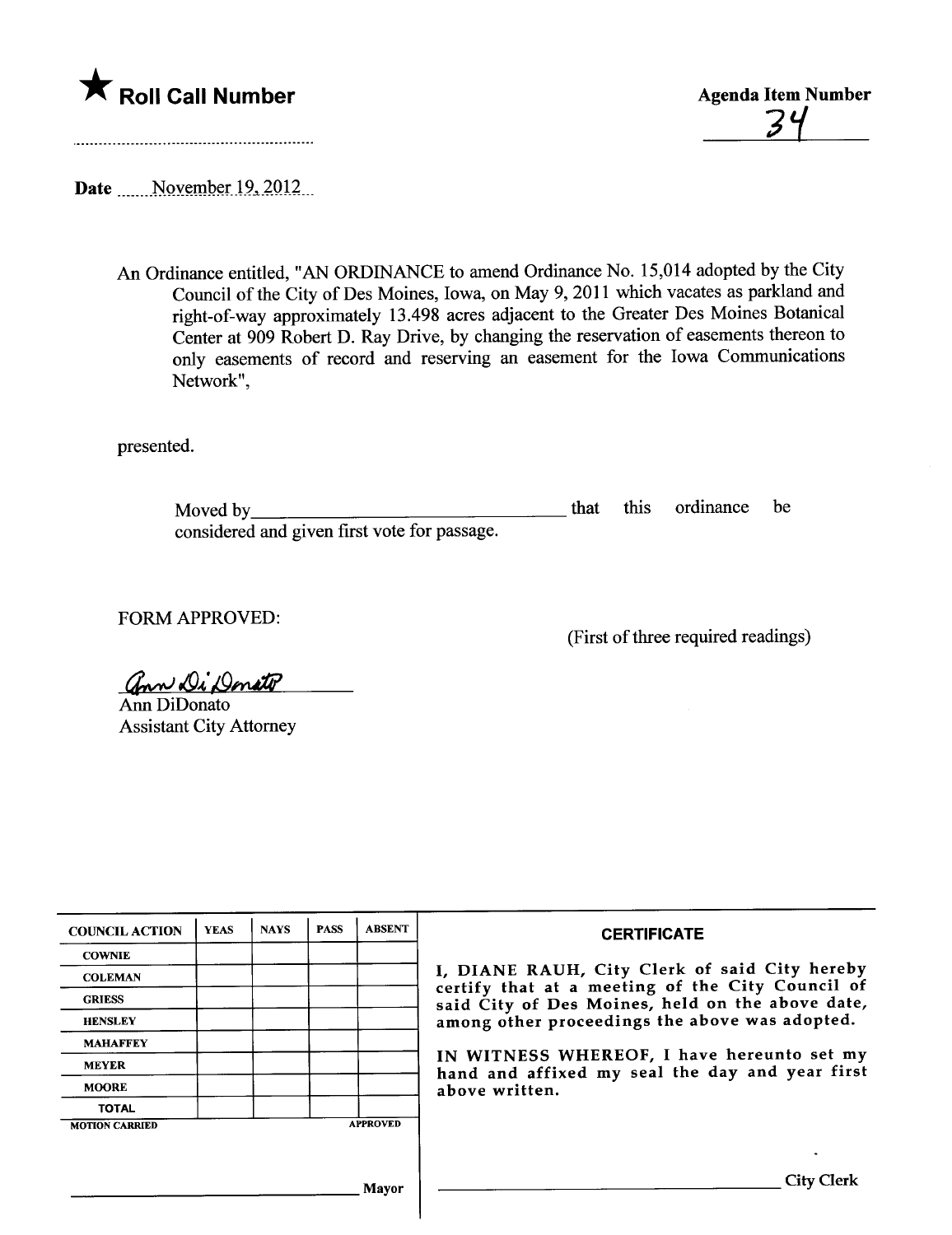Prepared by: Ann DiDonato, Assistant City Attorney, 400 Robert D. Ray Drive, Des Moines, Iowa 50320 (515) 283-4130

## ORDINANCE NO.

AN ORDINANCE to amend Ordinance No. 15,014 adopted by the City Council of the City of Des Moines, Iowa, on May 9, 2011 which vacates as parkland and right-of-way approximately 13.498 acres adjacent to the Greater Des Moines Botanical Center at 909 Robert D. Ray Drive, by changing the reservation of easements thereon to only easements of record and reserving an easement for the Iowa Communcations Network.

WHEREAS, all prior requirements of law pertaining to the amendment of the reservation of an easement for utilities in Ordinance No. 15,014 for vacation of public parkland and right-of-way have been fuly observed; and

WHEREAS, it is desirable that this amendment described herein be enacted;

NOW, THEREFORE, BE IT ORDAINED by the City Council of the City of Des Moines, Iowa:

Section 1. That Section 2 of Ordinance No. 15,014 shall be repealed and replaced with the following:

Section 2. Such vacation is subject to any easements of record. The City of Des Moines hereby reserves an easement upon the property described above with the right of entry for servicing same for the continued use and maintenance of a shared communications system pursuant to Supplemental Agreement No. 2 by and between the City of Des Moines, Iowa, the Des Moines Independent Community School District, the Iowa Telecommunication and Technology Commission, Operating the Iowa Communications Network, recorded in the Polk County Recorder's Office at Book 8095, Page 004 on December 21, 1998, and Supplemental Agreement No. 2A between the City of Des Moines, Iowa, the Des Moines Independent Community School District, the Iowa Telecommunication and Technology Commission, Regarding the Construction of an East Side Hub Facility to Serve the Communcations Needs of Paricipating Authorized Users, recorded in the Polk County Recorder's Office at Book 8095, Page 038 on December 21, 1998.